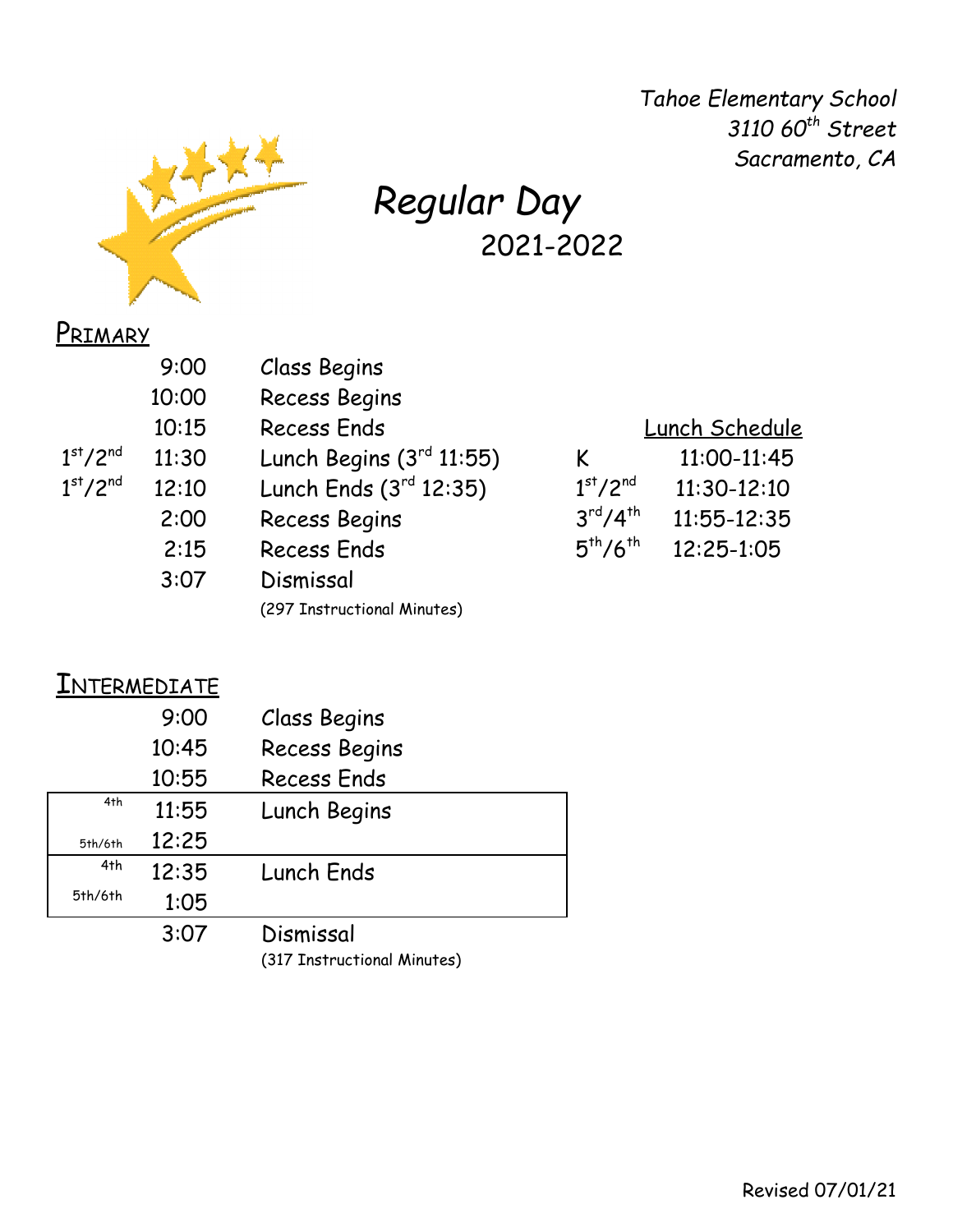

# *Tahoe Early Kindergarten Regular Day* 2021-2022

- 8:45 Students arrive to cafeteria for breakfast (parents must stay and supervise breakfast)
- 9:00 Instruction begins
- 9:45 Recess (Cert Supervised)
- 10:00 Instruction
- 11:10 Recess (Cert Supervised)
- 11:25 Instruction
- 12:00 Dismissal/Lunch

( 180 minutes)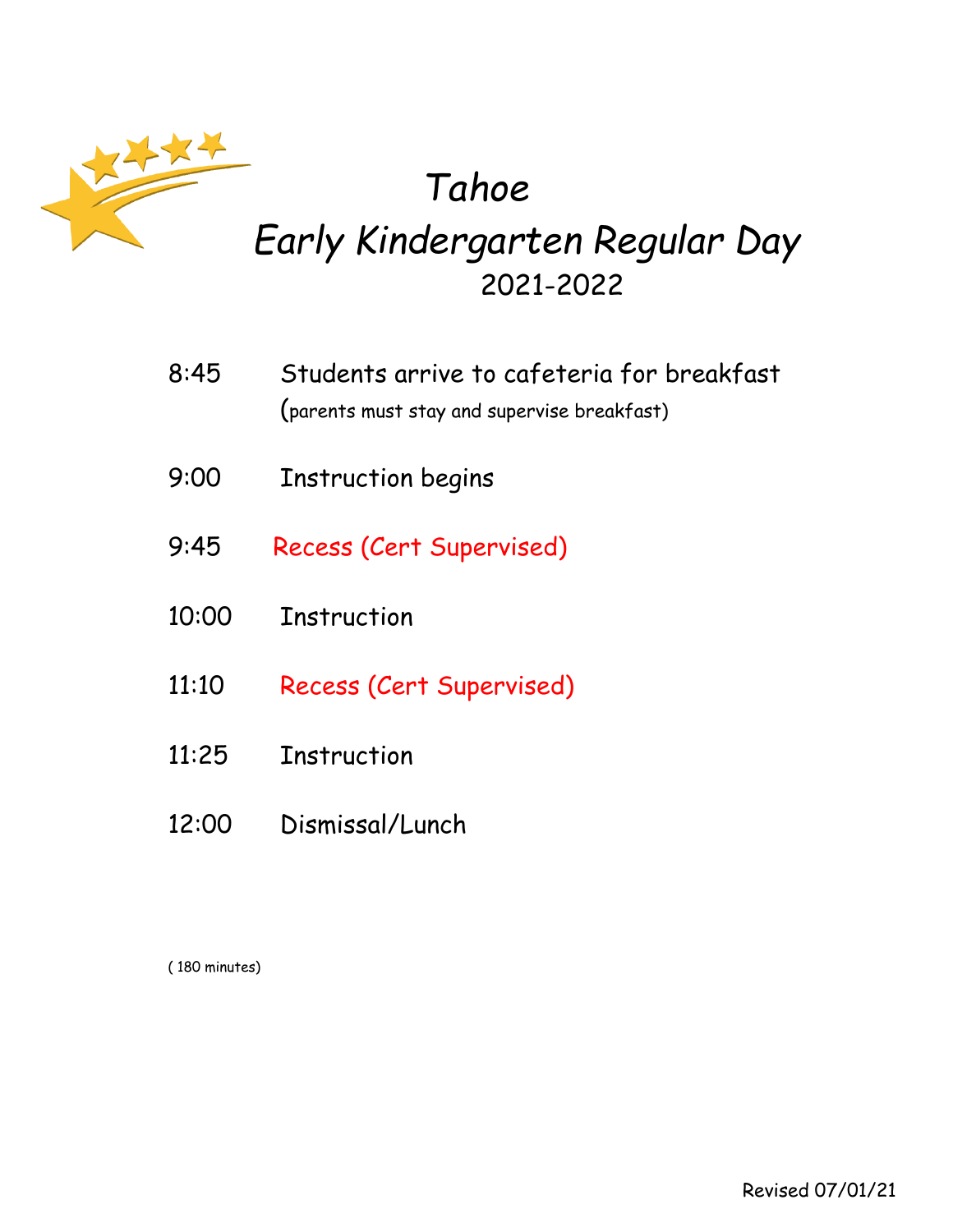Revised 07/01/21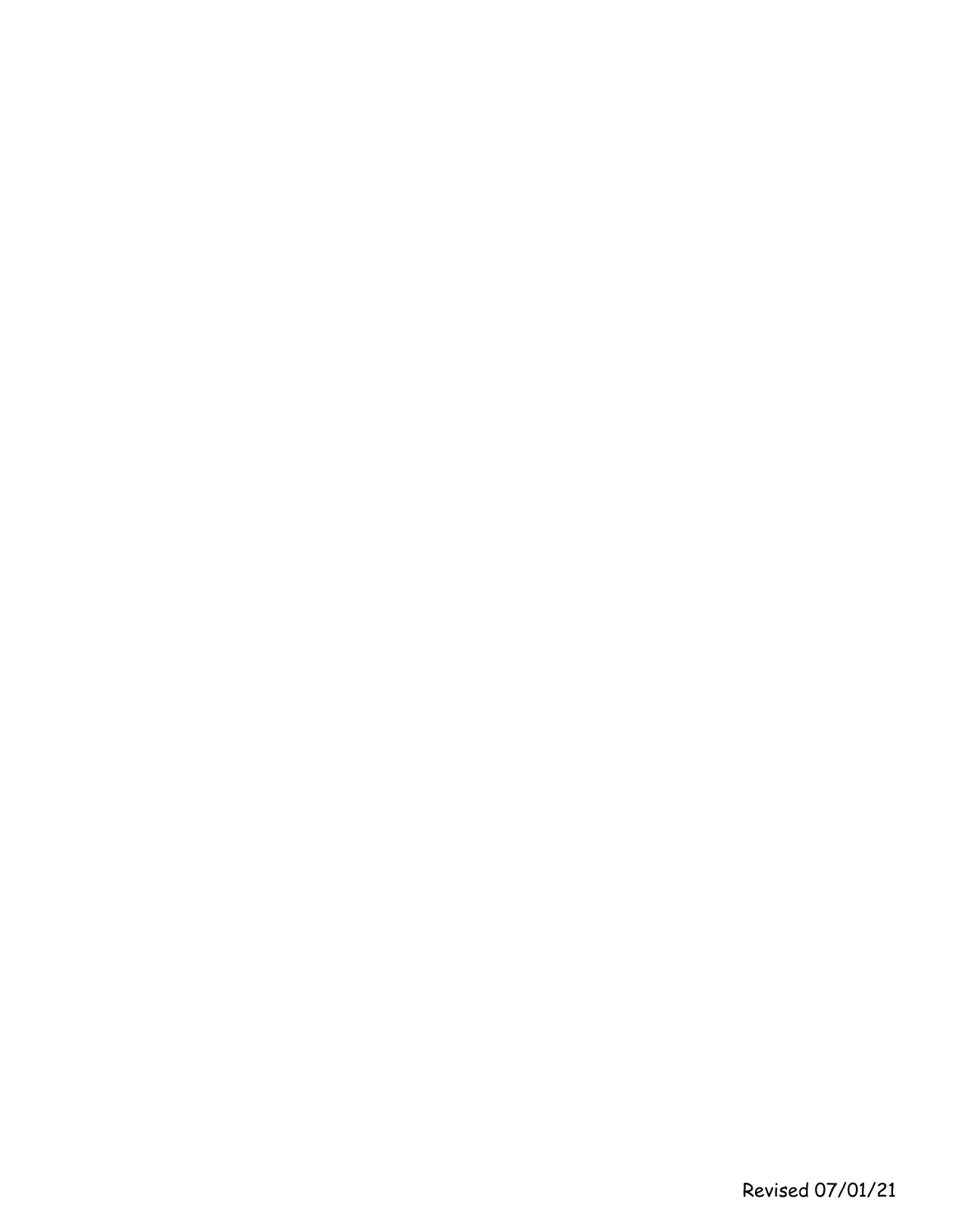

*Tahoe Extended Kindergarten Regular Day* 2021-2022

- 8:45 Kinder breakfast (parent must supervise)
- 9:00 Class begins-drop of student at the classroom
- 10:00 Recess (certificated supervised-instructional min)
- 10:15 Instruction
- 11:00 Lunch (non instructional time)
- 11:45 Instruction
- 1:00 Recess (instructional minutes)
- 1:15 Instruction
- 2:00 Dismissal-Pick up your student at the Classroom door.

(255 minutes)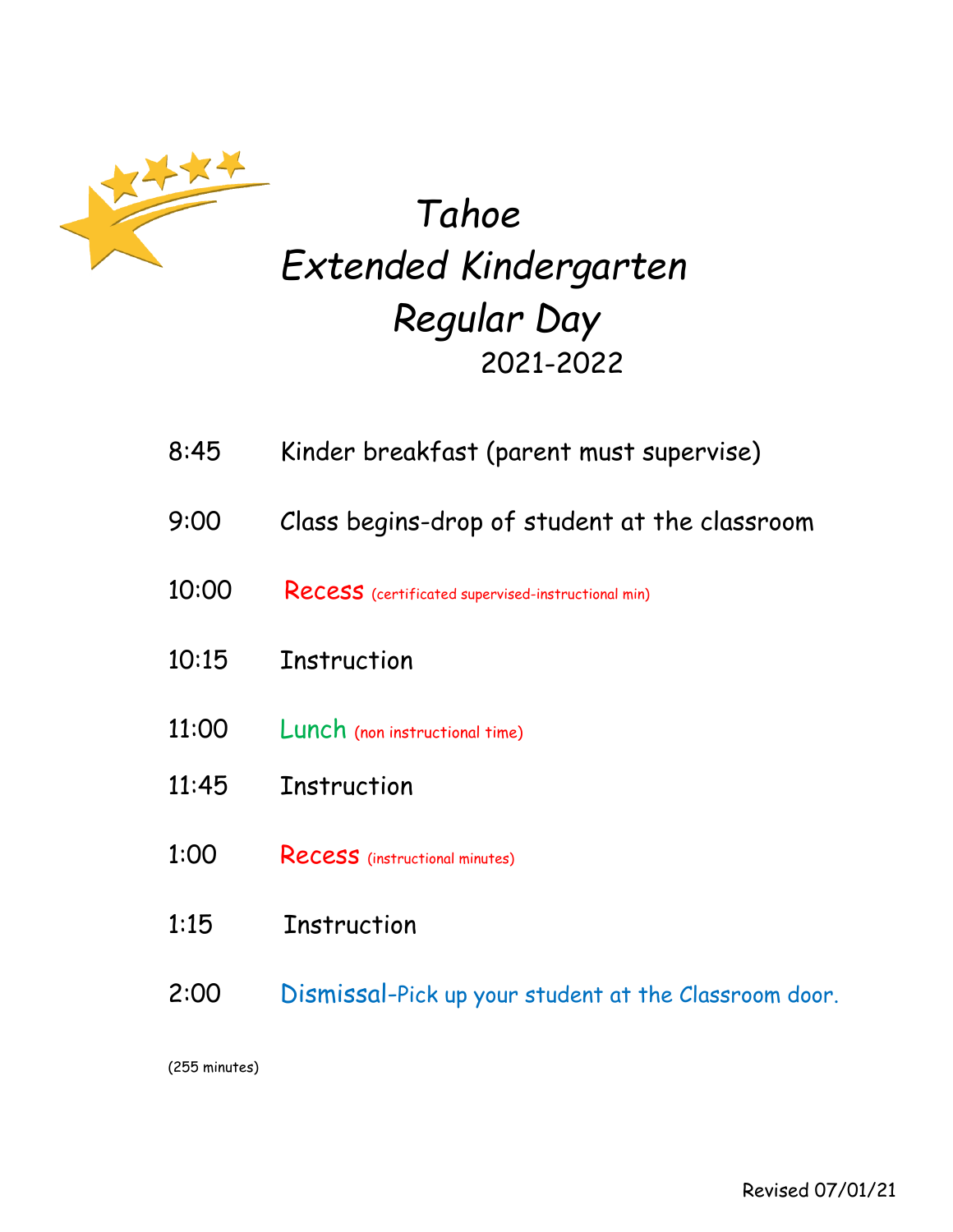# XXX Tahoe Early Release Thursday 2021-2022

#### PRIMARY

| 9:00  | Class Begins                |               |                |
|-------|-----------------------------|---------------|----------------|
| 10:00 | <b>Recess Begins</b>        |               |                |
| 10:15 | <b>Recess Ends</b>          |               | Lunch Schedule |
| 11:30 | Lunch Begins                |               |                |
| 12:10 | <b>Lunch Ends</b>           | $1st/2nd/3rd$ | $11:30-12:10$  |
| 1:10  | <b>Recess Begins</b>        | 4/5/6         | 12:15-12:55    |
| 1:25  | <b>Recess Ends</b>          | Ex Kinder     | 11:00-11:30    |
| 2:07  | Dismissal                   |               |                |
|       | (237 Instructional Minutes) |               |                |

| $1st/2nd/3rd$ | $11:30-12:10$ |
|---------------|---------------|
| 4/5/6         | 12:15-12:55   |
| Ex Kinder     | 11:00-11:30   |

#### **INTERMEDIATE**

| 9:00  | Class Begins                |
|-------|-----------------------------|
| 10:45 | <b>Recess Begins</b>        |
| 10:55 | <b>Recess Ends</b>          |
| 12:15 | Lunch Begins                |
| 12:55 | Lunch Ends                  |
| 2:07  | Dismissal                   |
|       | (257 Instructional Minutes) |

# **Extended**

### **Kinder**

| . . | KI<br>. .<br>ш<br>-<br>U.<br>- 1<br>. . |
|-----|-----------------------------------------|
|     |                                         |

| 9:00  | Class Begins          | 9:00  | Class Begins         |
|-------|-----------------------|-------|----------------------|
| 10:00 | Recess (snack served) | 9:45  | <b>Recess Begins</b> |
| 10:20 | <b>Recess Ends</b>    | 10:00 | <b>Recess Ends</b>   |
| 11:00 | Lunch                 | 11:10 | <b>Recess Begins</b> |
|       |                       | 11:25 | <b>Recess Ends</b>   |
| 11:30 | <b>Instruction</b>    | 12:00 | Dismissal            |
| 12:50 | Dismissal             |       |                      |

(200 instructional Minutes) (180 instructional minutes)

#### Revised 07/01/21